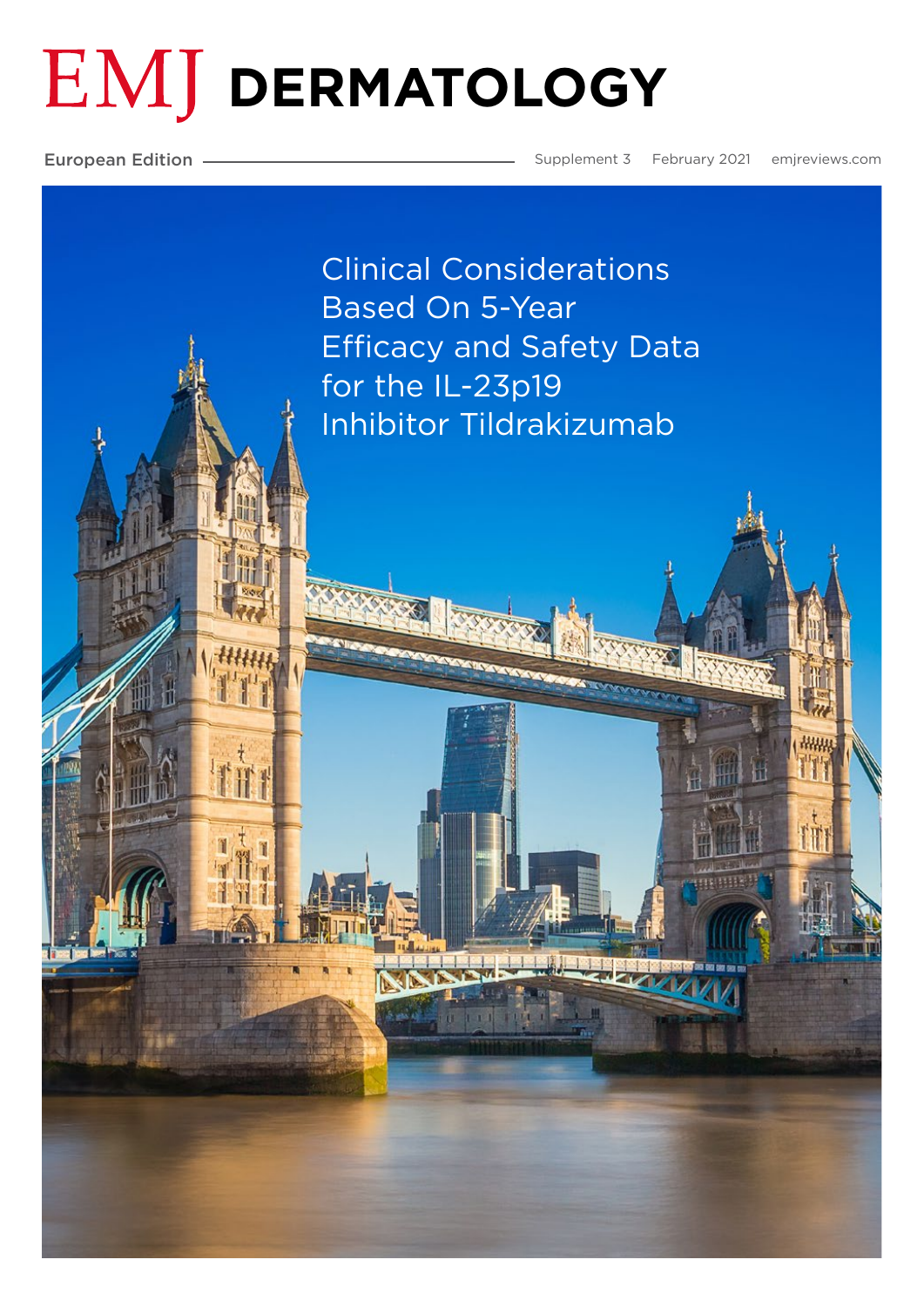## Clinical Considerations Based On 5-Year Efficacy and Safety Data for the IL-23p19 Inhibitor Tildrakizumab

| Interviewees:     | Sascha Gerdes, <sup>1</sup> Julia-Tatjana Maul <sup>2</sup>                                                                                                                                                                                                                                                                                                                                                                                                                                                                                                                                                                                                                                                                                                                                                                                                                                                                                                                                                                                                                                                                                                                                                                                         |
|-------------------|-----------------------------------------------------------------------------------------------------------------------------------------------------------------------------------------------------------------------------------------------------------------------------------------------------------------------------------------------------------------------------------------------------------------------------------------------------------------------------------------------------------------------------------------------------------------------------------------------------------------------------------------------------------------------------------------------------------------------------------------------------------------------------------------------------------------------------------------------------------------------------------------------------------------------------------------------------------------------------------------------------------------------------------------------------------------------------------------------------------------------------------------------------------------------------------------------------------------------------------------------------|
|                   | 1. Center for Inflammatory Skin Diseases, Department of Dermatology, Venereology                                                                                                                                                                                                                                                                                                                                                                                                                                                                                                                                                                                                                                                                                                                                                                                                                                                                                                                                                                                                                                                                                                                                                                    |
|                   | and Allergology, University Medical Center Schleswig-Holstein, Kiel, Germany<br>2. Department of Dermatology and Venereology and Allergy, University Hospital<br>Zurich, Zurich, Switzerland                                                                                                                                                                                                                                                                                                                                                                                                                                                                                                                                                                                                                                                                                                                                                                                                                                                                                                                                                                                                                                                        |
| Disclosure:       | Dr Gerdes has been an advisor, and/or received speakers' honoraria, and/or<br>received grants, and/or participated in clinical trials for AbbVie, Affibody AB, Akari<br>Therapeutics, Almirall-Hermal, Amgen, AnaptysBio, AstraZeneca AB, Baxalta,<br>Bayer HealthCare, Biogen Idec, Bioskin, Boehringer Ingelheim, Celgene, Centocor,<br>Dermira, Eli Lilly, Foamix, Forward Pharma, Galderma, Hexal AG, Incyte, Isotechnika<br>Pharma, Janssen-Cilag, Johnson & Johnson, Kymab, LEO Pharma, Medac, Merck<br>Serono, Mitsubishi Tanabe Pharma, Mölnlycke Health Care, MSD, neubourg skin<br>care GmbH, Novartis, Pfizer, Polichem SA, Principia Biopharma, Regeneron<br>Pharmaceutical, Sandoz Biopharmaceuticals, Sanofi-Aventis, Schering-Plough, Sienna<br>Biopharmaceuticals, Takeda, Teva, Trevi Therapeutics, UCB Pharma, and Vascular<br>Biogenics. Dr Maul is an employee of the University Hospital Zurich and holds a<br>'Filling the Gap' scholarship; has served as an advisor, and/or received speaking fees,<br>and/or participated in clinical trials sponsored by AbbVie, Almirall, Amgen, Bristol<br>Myers Squibb, Celgene, Eli Lilly, LEO Pharma, Janssen-Cilag, MSD, Novartis, Pfizer,<br>Pierre Fabre, Roche, Sanofi, and UCB. |
| Acknowledgements: | Writing assistance was provided by Dr Eleanor Roberts, Beeline Science<br>Communications, Ltd, London, UK.                                                                                                                                                                                                                                                                                                                                                                                                                                                                                                                                                                                                                                                                                                                                                                                                                                                                                                                                                                                                                                                                                                                                          |
| Disclaimer:       | The views and opinions are those of the authors and not necessarily those of Almirall.                                                                                                                                                                                                                                                                                                                                                                                                                                                                                                                                                                                                                                                                                                                                                                                                                                                                                                                                                                                                                                                                                                                                                              |
| Support:          | The publication of this article was funded by Almirall.                                                                                                                                                                                                                                                                                                                                                                                                                                                                                                                                                                                                                                                                                                                                                                                                                                                                                                                                                                                                                                                                                                                                                                                             |
| <b>Citation:</b>  | EMJ Dermatol. 2021;9[Suppl 3]:2-8.                                                                                                                                                                                                                                                                                                                                                                                                                                                                                                                                                                                                                                                                                                                                                                                                                                                                                                                                                                                                                                                                                                                                                                                                                  |

### Meeting Summary

Plaque psoriasis is a chronic inflammatory condition that can occur as a result of aberrant signalling between the immune system and epidermal cells. As the cytokine IL-23 is a 'master controller' of these interactions, inhibition can downregulate the signalling cascade, which includes differentiation of pathogenic Th17 cells and growth of keratinocytes. Because of its mechanism of action, treatment with tildrakizumab, which targets the p19 subunit of IL-23, has been shown to lead to long-lasting disease control over a period of up to 5 years. Post hoc analysis of clinical trials of tildrakizumab as a maintenance treatment showed that patients who initially had a good response after 28 weeks could maintain this over 5 years with a safety profile similar to other IL-23p19 inhibitors. As discussed in this interview with two dermatologists who have had experience of tildrakizumab use in their daily practice, Dr Gerdes and Dr Maul, such data are important as it gives both clinicians and patients confidence in using tildrakizumab over an extended time period. The clinicians discussed how response to a psoriasis therapy can be tracked using the Psoriasis Area and Severity Index (PASI) score, which they would like to see below 3 for most patients, but that this must be integrated with subjective responses and used to tailor individualised treatment plan needs and goals.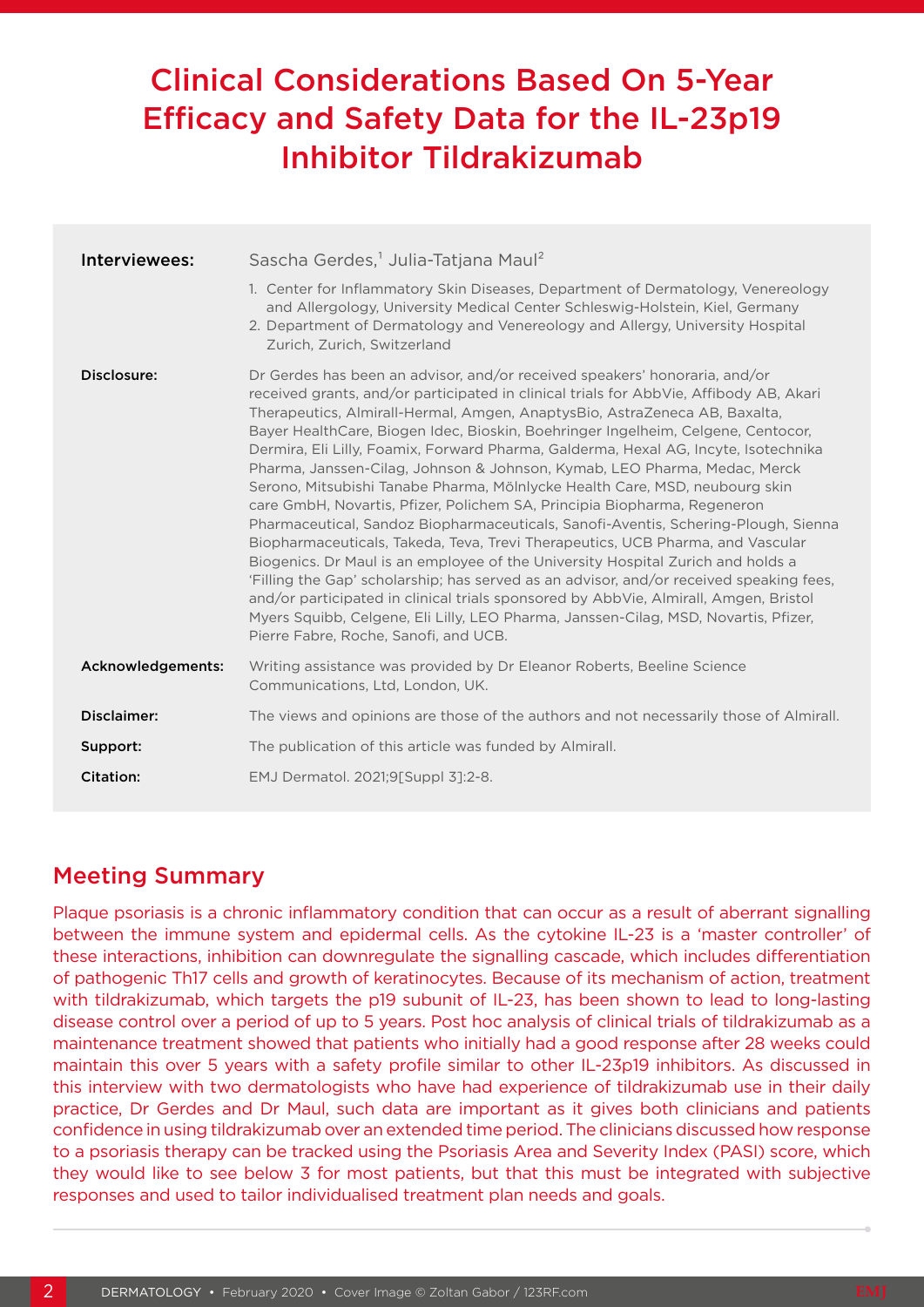#### INTRODUCTION

The indicative scaly, erythematous plaques of plaque psoriasis arise because of abnormal interactions between immune system cells and epidermal keratinocytes.1 Available therapies for psoriasis have moved from generic anti-inflammatory drugs, such as topical corticosteroids, and nonspecific systemic immunosuppressants, such as methotrexate or cyclosporine, to now include monoclonal antibodies that specifically target key inflammatory cytokines involved in psoriasis development and exacerbation.<sup>1</sup> Advantages of these newer 'biologic' therapies not only include better disease control but also relatively good safety profiles, allowing for use over long periods of time.1,2

At the European Academy of Dermatology and Venereology (EADV) Virtual Congress 2020, data on the efficacy and safety of the biologic tildrakizumab over 5 years of administration in adults with moderate-to-severe plaque psoriasis were presented.3-8 EMJ spoke to dermatologists Dr Maul and Dr Gerdes to gain an understanding of IL-23 inhibitors' mechanism of action, treatment goals for psoriasis, and how the long-term efficacy and safety data from the tildrakizumab clinical trials reSURFACE 1 and 2 fit into these objectives.

#### WHAT IS THE IMPORTANCE OF IL-23 IN THE DEVELOPMENT OF PSORIATIC PLAQUES?

Differentiated Th17 cells were identified over a decade ago as playing a major role in psoriasis.<sup>9</sup> Dr Maul explained: "IL-23 has been described as the master cytokine regulating differentiation of pathogenic Th17 cells that in turn produce IL-17, the cytokine responsible for abnormal keratinocyte proliferation." IL-23 is mostly derived from dendritic cells present in the skin, Dr Gerdes explained. Its release can further be stimulated by activated keratinocytes, leading to more IL-23 production and stimulation of both Th17 cells directly and other T cells important for IL-17 secretion.<sup>9</sup>

#### HOW DO IL-23-TARGETING THERAPIES WORK TO CONTROL PSORIASIS?

"By targeting IL-23," said Dr Gerdes, "you are cutting off this cascade at the very top and not later downstream, such as by inhibiting IL-17 itself." Due to this long-lasting downregulation of pathogenic Th17 cells, IL-23-targeting therapies are, according to Dr Maul, "very sustainable," and translate into "long-lasting efficacy and benefit for patients." Dr Gerdes continued: "A good metaphor is that IL-23 is the teacher, teaching a lot of students (representing downstream cytokines and cellular targets). If you take out the students, the teacher is still there, recruiting more students, but if you take away the teacher, it has much more impact because you need a new teacher if you want to educate any more students."

Tildrakizumab specifically targets IL-23 at the p19 subunit. It is delivered via subcutaneous injection at maintenance intervals every 12 weeks.<sup>10,11</sup> Dr Gerdes highlighted that by inhibiting IL-23 only at the p19 subunit, tildrakizumab, and other IL-23p19 inhibitors such as guselkumab and risankizumab, inhibit this cytokine alone. This contrasts with the biologic ustekinumab, which targets the p40 IL-23 subunit, shared with, and thus also inhibiting, the cytokine IL-12.12

This is reflected in a recent post hoc analysis of clinical trials for tildrakizumab that showed, of those who had an initial response to tildrakizumab ≥75% PASI score improvement, the median time to relapse (loss of PASI 75 response) was 20 weeks with 100 mg tildrakizumab and 25 weeks with 200 mg tildrakizumab (i.e., 32– 37 weeks after the last tildrakizumab dose).13

#### WHAT IS THE CLINICAL RELEVANCE OF THE PASI SCORE USED IN THE reSURFACE 1 AND 2 TRIALS TO TRACK TILDRAKIZUMAB RESPONSE**?**

PASI is used to score and track psoriatic plaques by assessing both degree of severity and amount of skin surface involved over four different body regions. With a score between 0 and 72,<sup>14</sup> PASI can be tracked as either the absolute score or by score change from one assessment to the next. Whether to use absolute PASI or change in PASI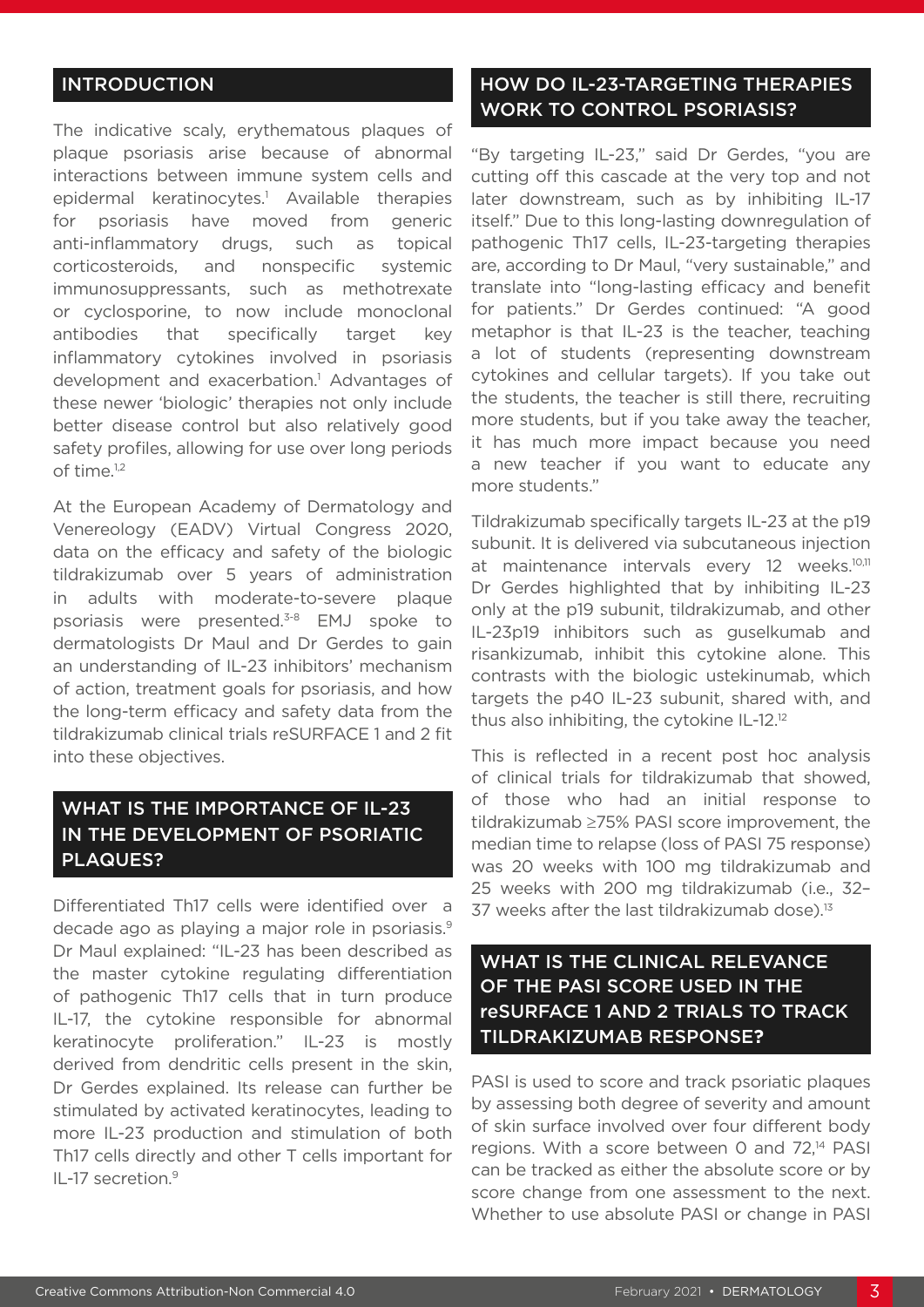score is a topic of great debate in research and clinical practice, Dr Gerdes reported.

In randomised clinical trials, explained Dr Maul, PASI is the gold standard for assessing treatment response, thus allowing for comparison between studies. Historically, percentage change in PASI score has been the main trial objective, with many deeming a specific percentage reduction, indicating improvement of the PASI score, as a 'response'; for instance, by 75% (PASI 75) or 90% (PASI 90).<sup>10,11</sup> However, Dr Maul stated: "The absolute PASI is becoming increasingly important because we would like our patients to reach a PASI less than 3, independent of their initial [baseline] PASI score." She explained that it is not just because "the absolute PASI score is very relevant and easier to compare than using the PASI 75 or 90 response," but also because "when you're starting with a lower PASI, it's a lot harder to have a PASI 90 response than when you're starting with a very high PASI." Conversely, she explained, "when starting with a very high PASI, having a PASI 90 response might still not be an absolute PASI of 3."

In one of the 5-year post hoc analyses of the tildrakizumab reSURFACE 1 and 2 trials, the cohort included those who achieved an absolute PASI score  $<$ 3 at Week 28. $<sup>3</sup>$  This retention of a</sup> predetermined absolute PASI is, according to Dr Gerdes, "a very good tool to look at efficacy over time. If you are looking at an absolute PASI below 3, you know every patient who has this over 5 years has good control at any time point. If you are looking at the delta PASI, you need to know what the PASI was at baseline to know if this is a good result or not."

#### WHAT ARE THE SHORT- AND LONG-TERM THERAPY GOALS FOR PEOPLE WITH PSORIASIS?

Dr Maul reported that, as expected, short-term goals for patients have included being free of plaques and therefore having clear skin; however, she stressed the importance of ascertaining individual patient requirements as treatment goals may differ according to the person's wants and needs. "Some patients might be happy with an absolute PASI of 5 but, depending [on other factors], for example on [plaque] location, others may want an absolute PASI of 1 or less." There

are also goal differences to be aware of between male and female and older and younger patients, as highlighted by a recent publication by Dr Maul that assessed patient needs and expectations.<sup>15</sup>

Reflecting on these individual needs, the dermatologists discussed how several European country guidelines for psoriasis include both objective and subjective parameters.16 "We have to keep in mind," said Dr Maul, "that not everyone needs to be free of the skin lesions, some patients rather would just like to be free of itch." She added: "It's important that we compare PASI to the Dermatology Life Quality Index (DLQI)."17 This ten-point questionnaire represents the impact on a patient's quality of life, including the symptom pruritus, which, according to Dr Gerdes, is "the strongest connector for life quality besides inflamed skin." Understanding this is imperative because, he described, "for a very long time we did not, as physicians, recognise that this is such an important point for the patient." Unlike with skin disorders such as atopic eczema, Dr Gerdes explained that dermatologists do not usually see a lot of scratch marks at lesion sites in the psoriatic population, "but they [patients] are telling us that they experience itch. That is maybe a reason why dermatologists for a long time did not believe that pruritus was a problem for psoriasis patients, but now we have good results from questionnaire studies where patients are really answering this as one of the most important issues."

"Guidelines for psoriasis treatment include time periods up to 28 weeks when detailing short-term expectations."18 Though the short-term patient goal is often to see a quick effect, Dr Maul stated: "I try to explain that having a chronic disease and learning to live with it is a process that can take a long time even when on treatment. As such, the speed of onset of a treatment is often not the deciding factor, but rather long-term safety and efficacy."

Long-term goals are to keep the absolute PASI low and to have a good quality of life. This latter point includes, explained Dr Maul, that "a treatment is simple and easy to use. For example, with the new IL-23 inhibitors, patients do not need to inject as often as they needed to with most of the anti-IL-17 inhibitors, or before that with anti-TNF inhibitors."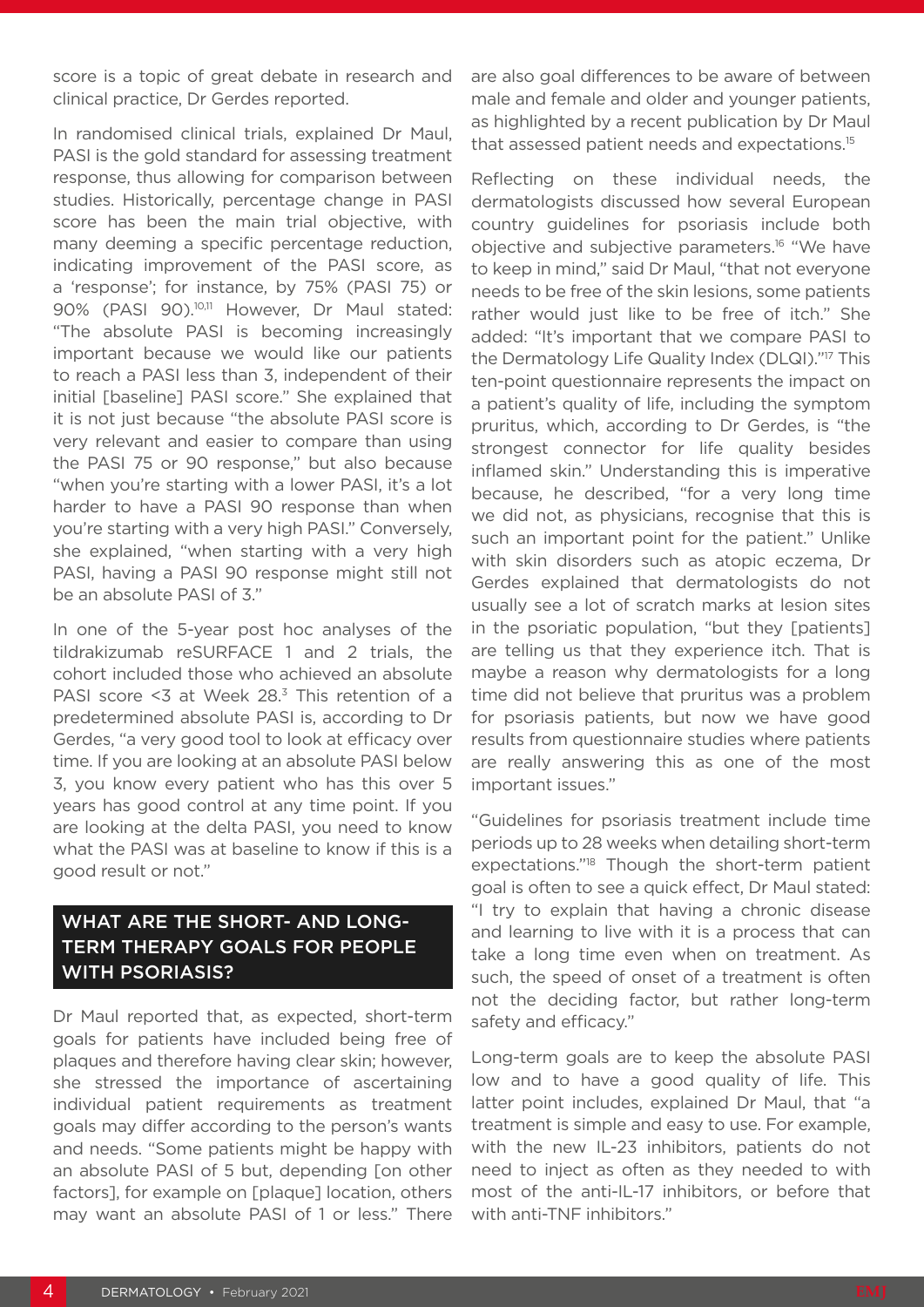#### AT WHAT POINT WOULD YOU TREAT SOMEONE WITH PSORIASIS WITH AN IL-23-TARGETING THERAPY?

Both panellists agreed that currently, they would still consider a conventional therapy for first-line treatment, especially in those with moderate psoriasis. If this did not work, or if the patient experienced side effects/tolerance issues, they would consider a biologic next. This included either a TNF, IL-17, or IL-23 inhibitor; "which you use depends on different things," explained Dr Gerdes. "If patients are suffering from another disease, using other medications, or have other chronic inflammatory diseases, then you need to judge which strategy is best. If it only comes to psoriasis vulgaris and if I could use a biologic, I would tend to use an IL-23 inhibitor."

Where each country's healthcare system places IL-23 inhibitors on the treatment pathway must be considered. Dr Maul and Dr Gerdes discussed their interest in whether first-line use of an IL-23 inhibitor in a patient with moderate-tosevere psoriasis can result in memory T-cell regulation and positively impact further disease progression over that person's lifetime. This could lead to long-term control of psoriasis, beneficial to both the patient and clinician, and is potentially cost-effective because, according to Dr Gerdes, "the most expensive part of therapy is the induction period."

#### WHAT ARE YOUR THOUGHTS REGARDING TILDRAKIZUMAB'S EFFICACY OVER 5 YEARS?

The 5-year post hoc efficacy data analysis from the reSURFACE 1 and 2 trials examined study participants receiving 100 mg or 200 mg tildrakizumab throughout the study who at Week 28, in the all-centre dataset analysis, had achieved an absolute PASI  $<$ 3, $<$ 3 or in an analysis of the European centres only achieved PASI 75.4 At the 5-year time point in the all-centre analysis, 84.5% of those who received 100 mg and 88.3% of those who received 200 mg still had a PASI  $53$  In the European centre analysis at 5 years, PASI 75 responders receiving 200 mg or 100 mg of tildrakizumab were 93.5% and 91.8% of the study cohort, respectively.

"The data are convincing," said Dr Gerdes, "they nicely show that patients are well controlled over time in as good a way a study like this can show." Dr Maul noted: "I feel it's very important for doctors to tell our patients when we have such good efficacy data over 5 years as this can help the patient's confidence with a treatment. This in turn can help alleviate a patient's psychological burden of disease."

However, as every patient in daily practice is different, both clinicians stressed that it is now important that real-world data is collected. "Here," said Dr Gerdes, "you are only looking at the patients who were treated with the same dose of tildrakizumab right from baseline to 5 years." Dr Maul agreed, adding how important it is to "see how tildrakizumab works in real-world conditions with patients with more comorbidities, who are elderly, or who are maybe not as compliant as they should be. Those data will be very important in comparison to the very nice results we see over 5 years."

Additionally, Dr Gerdes highlighted how 'realworld' patients are usually started on a biologic when they have a much lower PASI than that required for clinical trials. "You can only be included in clinical trials if you are above 12 and usually, we see a mean PASI of above 20. However, in the Corrona [Psoriasis] Registry in the USA,19 a very big registry for biologics, the starting PASI is way below 10."

#### WHAT ARE YOUR THOUGHTS REGARDING THE 5-YEAR SAFETY DATA FOR TILDRAKIZUMAB?

"A lot of patients who have a long history of psoriasis are really afraid of the disease coming back," said Dr Gerdes, and indeed, he continued, "we know from other psoriasis therapies that if we stop treatment, it will come back." As such, he continued, "it is important for the patient to have a continuous, good, and efficacious therapy." However, explained Dr Gerdes, "when they [patients] are happy their skin is clear then they continue their treatment, and after 1 or 2 years they might start questioning 'do I still need this therapy? Is it safe if I take it over a long time?'"

Post hoc analysis of the reSURFACE 1 and 2 trials was carried out on the long-term safety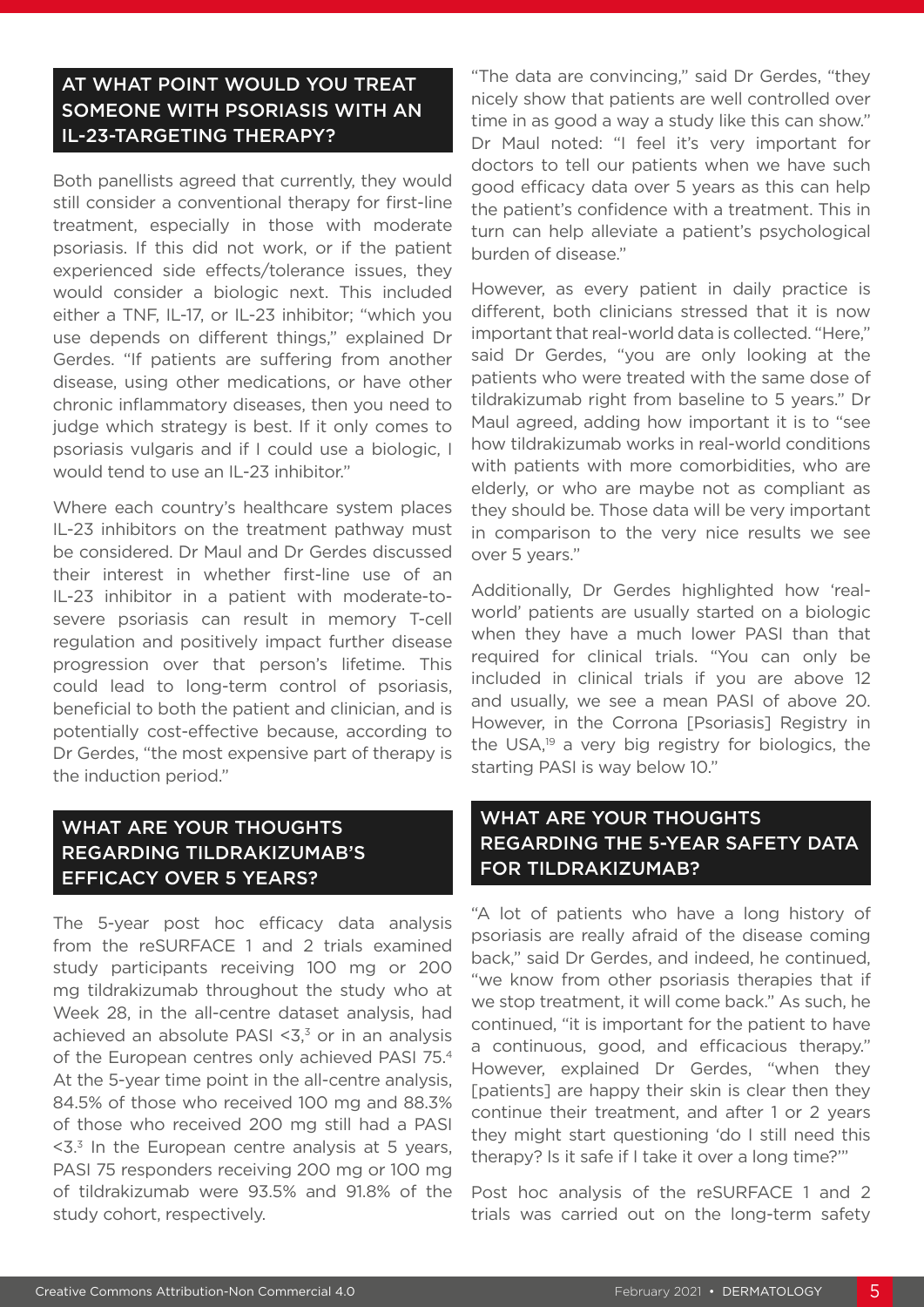data regarding severe infections, confirmed extended major adverse cardiovascular events, malignancies, and people ≥65 years of age (Table 1). They were reported as exposureadjusted incidence rates, i.e., events per 100 patient-years of exposure.5-8

Both Dr Gerdes and Dr Maul agreed that the safety data were very convincing over the 5-year time period and reflected what they would expect from a general population, as well as being similar to data from other IL-23 inhibitors.20 "What's most important," highlighted Dr Gerdes, "is that we have the same safety signals in both dosages [of tildrakizumab], we don't see a dose dependency. We also don't see clusters [of adverse events of one type], we see a broad spectrum of different malignancies and infections."5,7

Looking at the data for malignancies, $7$  Dr Gerdes explained how "we always look at malignancies like nonmelanoma skin cancer (NMSC) because we would expect this to be very prominent in psoriasis patients, especially if they had ultraviolet [light] therapies in the past or if they are older. It's interesting that even the 5-year data is not showing a lot of NMSC." These data are useful, he continued, "as we have conventional drugs that we would never use in patients who had a lot of ultraviolet [light] therapy in the past because we would be afraid they could develop NMSC; we didn't see it at all here, as in other biologics."

However, Dr Maul stressed: "We do need to take the real-world registry data into account and to have even longer time points of interpreting the safety.

| Table 1: Exposure-adjusted incidence rates for 5-year safety with tildrakizumab. $^{5\text{-}8}$ |  |  |
|--------------------------------------------------------------------------------------------------|--|--|
|--------------------------------------------------------------------------------------------------|--|--|

|                             | All participants        |                         | Participants ≥65 years |                        |
|-----------------------------|-------------------------|-------------------------|------------------------|------------------------|
|                             | TIL 200 mg<br>$(n=928)$ | TIL 100 mg<br>$(n=872)$ | TIL 200 mg<br>$(n=82)$ | TIL 100 mg<br>$(n=79)$ |
| Severe infections           | 1.3                     |                         | 2.7                    | 3.0                    |
| Confirmed extended MACE     | O.7                     | O.5                     | 1.3                    | O.5                    |
| Malignancies excluding NMSC | 0.6                     | O.7                     | 2.7                    | 2.0                    |
| Nonmalignant skin cancer    | O.4                     | O.4                     | 2.7                    | 3.0                    |

Severe infections include any infection meeting the regulatory definition of an SAE and/or requiring intravenous antibiotics, irrespective of whether it was reported as an SAE. MACE include nonfatal myocardial infarction, nonfatal stroke, unstable angina, coronary revascularisation, resuscitated cardiac arrest, and cardiovascular deaths that were confirmed as 'cardiovascular' or 'sudden', and serious cardiovascular events.

MACE: major adverse cardiovascular events; NMSC: nonmelanoma skin cancer; SAE: serious adverse event; TIL: tildrakizumab.

Though 5 years is already very long, we always want 10 years, 15 years of data, from as many patients as possible."

#### WHAT ARE YOUR OWN EXPERIENCES WITH TILDRAKIZUMAB IN TERMS OF EFFICACY, SAFETY, AND CONVENIENCE?

"Overall, I'm very happy with the IL-23 inhibitors," reported Dr Maul. With this group of medications, she said, "there is a very good

new opportunity for our psoriasis patients to be treated. What they enjoy a lot is that they don't need to inject very often. With the IL-23 inhibitors, she explained, "they don't really have the feeling that they suffer from the disease. The number of injections over the year is so limited." Dr Gerdes confirmed this: "For patients, the therapy is very convenient. Here we inject when they are in the clinic, so they don't have to do anything at home. Some of them start to forget they have psoriasis."

Dr Gerdes has experience of more than 150 patients in his routine practice. He reported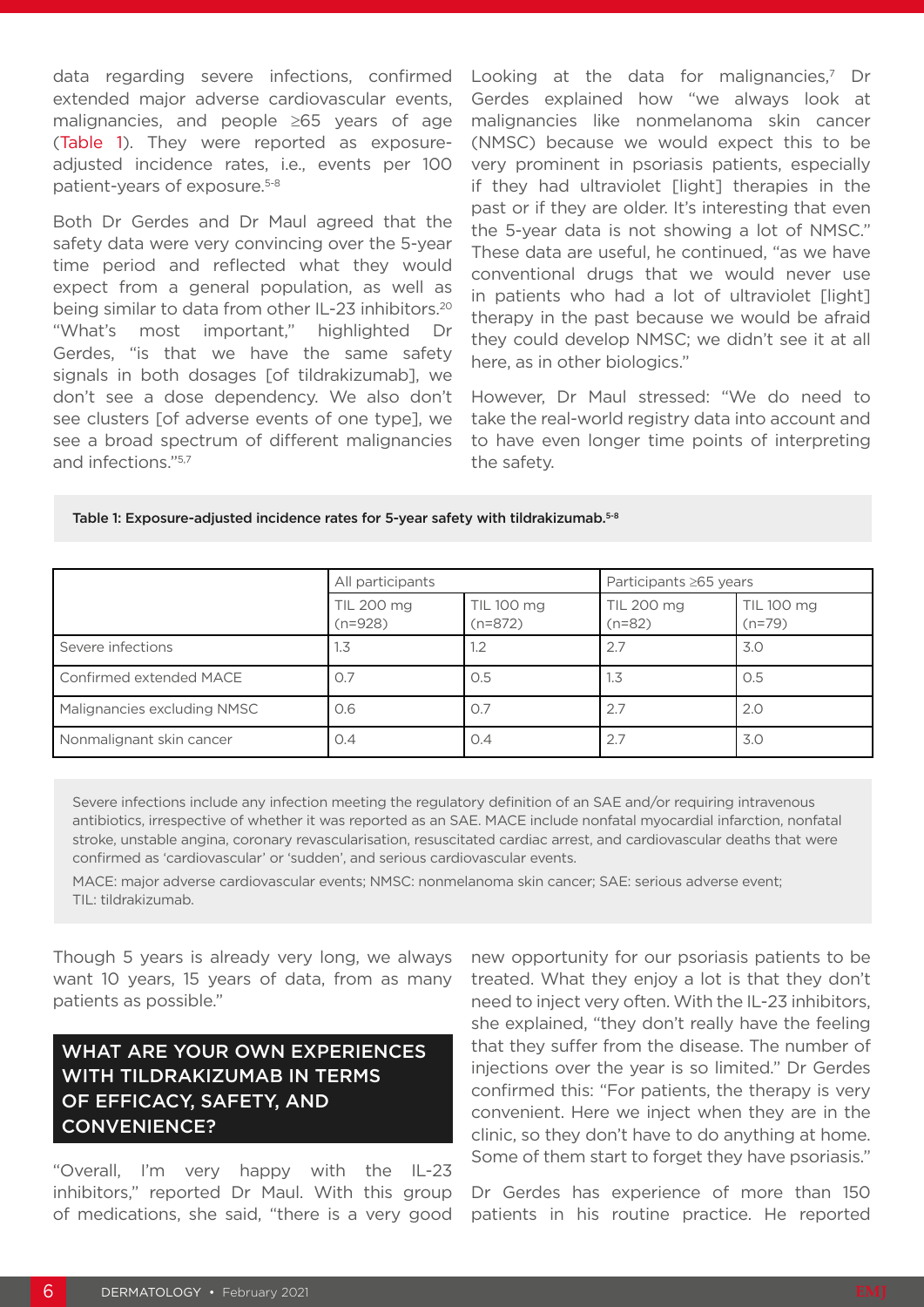that "we have experienced a lot of very good results, the same or even better than we have seen in the clinical trials, with no new safety signals." He also explained that, with his patients, "what we see is that the population is different from clinical trials, the PASI is way below 10 when they start treatments because a lot of patients are being switched from a previous therapy to a new one. If something doesn't work really well, if they have a PASI of 8 or 9, we may stop a therapy and start a new one, we wouldn't wait until they got to PASI 20."

Dr Maul revealed that she currently prescribes tildrakizumab to around 21 patients, at the university hospital in Zurich, Switzerland, who are all included in the Swiss psoriasis registry (Swiss Dermatology Network for Targeted Therapies [SDNTT]). "I have a very positive experience with the treatment," she reported. In fact, she continued, "the real-world data seems to be even better than we've seen in the clinical trial. From my experience, I've not had any severe safety problems, I've seen mild infections but nothing severe."

#### **CONCLUSION**

In this discussion, Dr Gerdes and Dr Maul highlighted how IL-23 serves as a key regulatory cytokine for autoimmune inflammatory diseases such as plaque psoriasis because of its ability to stimulate survival and proliferation of Th17 cells. This upstream master cytokine has been targeted in the past few years with the advent of IL-23 inhibitors, including tildrakizumab, guselkumab, and risankizumab.

As a chronic condition, plaque psoriasis dictates long-term use of therapy that not only keeps symptoms at a level acceptable to the patient, preferably to a PASI score of less than 3, but that is also safe to use over an extended period of time. As Dr Maul and Dr Gerdes discussed, the absolute PASI score has become a preferable endpoint measure over the change in PASI scores, such as by 75% (PASI 75), that many clinical trials have used as it provides a real-world understanding of where a patient currently is in response to a therapy. They stressed that PASI scores should be just one measure of treatment response, with measures such as the DLQI also being of use in clinical practice to gain a more complete understanding of patient needs and goals.

Dr Gerdes and Dr Maul agreed that efficacy and safety data from the 5-year tildrakizumab reSURFACE 1 and 2 trials were very useful in understanding long-term aspects of such treatment. It was stressed how important it is to have such data as this gives clinicians confidence in prescribing a treatment to their patients with plaque psoriasis and gives the patient reassurance in using an IL-23 inhibitor for an extended period of time. Of note, for tildrakizumab, the data show that safety is not related to dose, with similar safety signals over 5 years for both 100 mg and 200 mg.

Both clinicians also highlighted the very good results observed with their patients receiving tildrakizumab, with the same or even better efficacy than has been observed in the clinical trials and with no new safety signals. However, they stressed that it is now important that realworld data is collected as every patient in daily practice is different.

#### References

- 1. Boehncke WH. Etiology and pathogenesis of psoriasis. Rheum Dis Clin North Am. 2015;41(4):665-75.
- 2. Rapalli VR et al. Psoriasis: pathological mechanisms, current pharmacological therapies, and emerging drug delivery systems. Drug Discov Today. 2020;25(12):2212-26.
- 3. Augustin M et al. High levels of efficacy are well maintained throughout 5 years of treatment

with tildrakizumab in patients who achieved PASI<3 response at Week 28: pooled analysis from reSURFACE 1 and reSURFACE 2 Phase 3 trials. ePoster P0365. EADV Virtual Congress, 29-31 October, 2020.

4. Thaçi D et al. Long-term efficacy of tildrakizumab in European patients with moderate-to-severe plaque psoriasis: 5-year results from reSURFACE 2 Phase 3 trial. ePoster P0363. EADV Virtual Congress, 29-31 October, 2020.

- 5. Pinter A et al. Long-term safety profile of tildrakizumab: incidence of severe infections over 5 years of treatment in patients with moderateto-severe psoriasis pooled analyses from reSURFACE 1 and reSURFACE 2 Phase 3 trials. ePoster P0381. EADV Virtual Congress, 29-31 October, 2020.
- 6. Reich K et al. Long-term safety